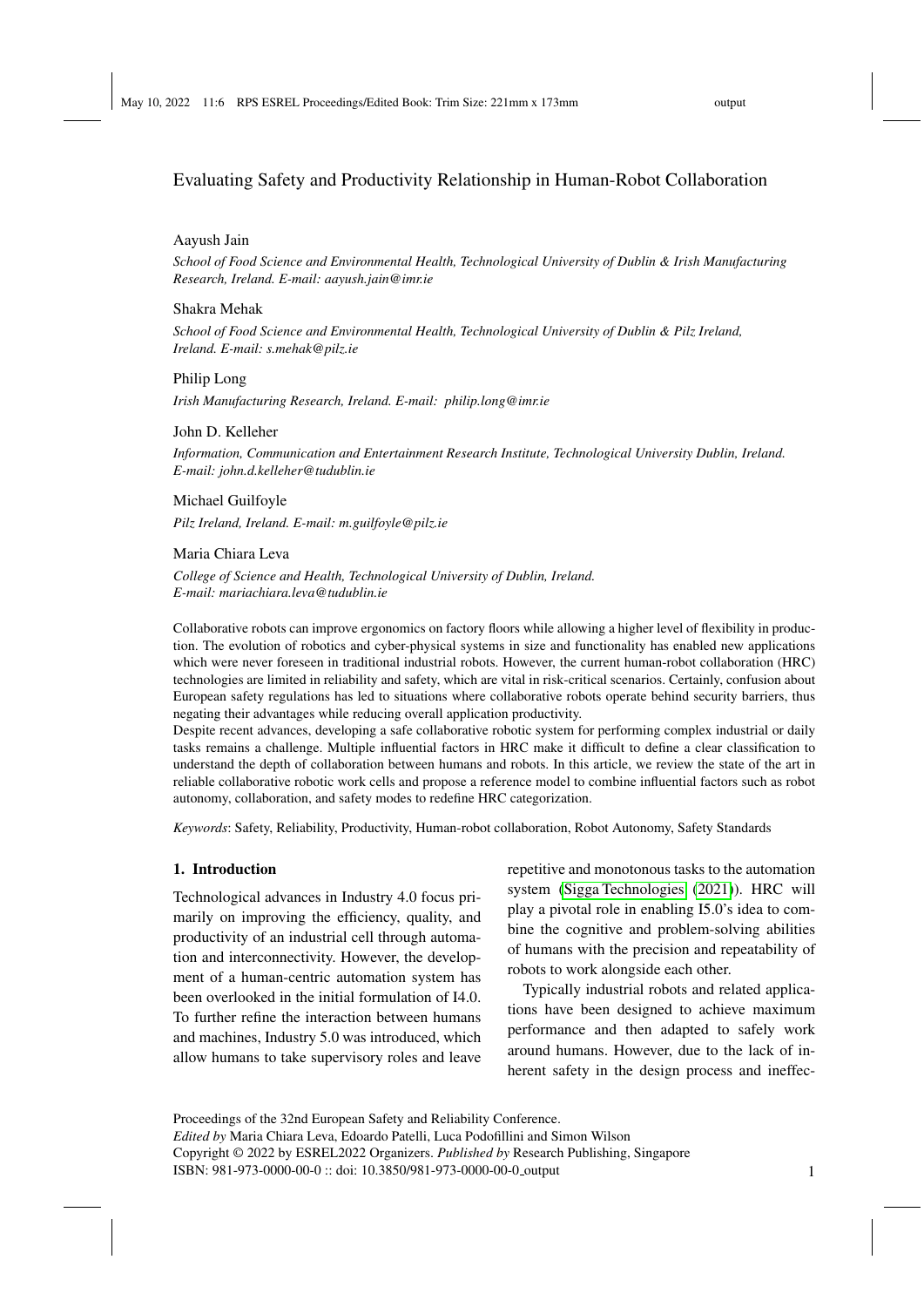<span id="page-1-0"></span>2



Fig. 1.: Ranked concerns over cobotics application adoption [\(Irish Manufacturing Research](#page-6-0) [\(2019\)](#page-6-0))

tive communication modes, traditional industrial robots operate behind security barriers, thus defeating the main objective of HRC [\(Villani et al.](#page-7-1) [\(2018\)](#page-7-1).

To ensure the safe and efficient execution of shared tasks, a category of lightweight robots, called collaborative robots (Cobots), has been introduced. Unlike industrial robots, collaborative robots are designed with inherent safety features like collision detection and force limitation, and the controller is adapted to output the required performance. This makes collaborative robots ideal for operating in close proximity or in conjunction with humans. Furthermore, the limitations mentioned above regarding industrial robots motivate the introduction of collaborative robots into industry to achieve the goal of *Level 6 Collaboration* (see Table [2\)](#page-5-0).

In spite the advantages offered by collaborative robots, multiple issues still need to be addressed to enable seamless collaboration. Lack of- reference cases, knowledge of potential applications, understanding of safety, and standard metrics to classify collaboration are among the top barriers in adoption of collaborative robots [\(Aalto](#page-6-1)[nen and Salmi](#page-6-1) [\(2019\)](#page-6-1); [Doyle-Kent and Kopacek](#page-6-2) [\(2021\)](#page-6-2)). In 2019, Irish Manufacturing Research (IMR) conducted a similar study on the adoption of collaborative robotics applications in the manufacturing industry [\(Irish Manufacturing Research](#page-6-0) [\(2019\)](#page-6-0)). As shown in Fig. [1](#page-1-0) the two highest scoring concerns were the lack of a clear and methodical process for health and safety sign-off, and the lack of definitive reference documents/standards.

To design an effective collaborative team of humans and robots, a preliminary analysis of the depth of collaboration is necessary. The ISO/TS 15066 standard for collaborative robots is limited to the discussion of safety modes and technical safety solutions for HRC. Furthermore, the terminology used to describe collaboration is not standardized and often causes confusion, making it difficult to design these systems. The frequently used terms autonomy, collaboration, and interaction to classify HRC have acquired different interpretations, as discussed in [Castro et al.](#page-6-3) [\(2021\)](#page-6-3).

The aim of this paper is to investigate the state-of-the-art in HRC using a redefined reference model. A detailed taxonomy of these factors, robots autonomy, collaboration, and safety modes are described in Section [2.](#page-2-0) Subsequently, we discuss the relation between each of these influential factors and review reference cases and applications based on the proposed reference model in Section [3.](#page-4-0) Finally, in Section [4](#page-5-1) the conclusions are drawn and future work is outlined.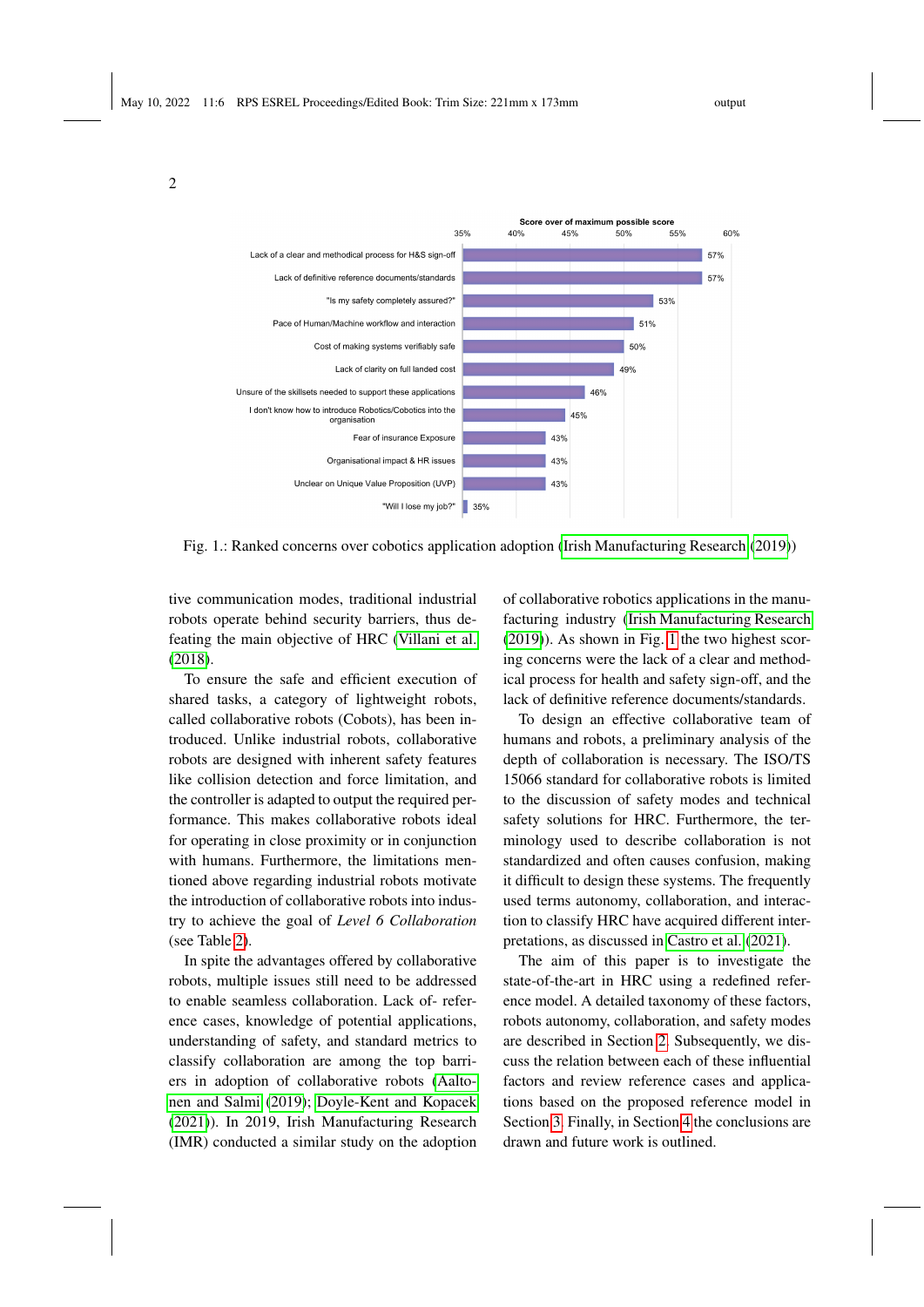# 3

# <span id="page-2-0"></span>2. Reference Model

From the perspective of R&D engineers and system integrators, it is not fruitful to categorize HRC only using safety modes and safety technology. A deeper understanding of the interaction is needed that covers not only safety but also the technical aspects of the tasks and the role of each agent. Therefore, we are proposing a refinement of the reference model by combining three influential factors: task allocated to each agent in the systems control cycle, nature of interaction between the agents during operation, and safety modes that can be incorporated. In the following sub-sections we will discuss the mentioned factors in detail.

## 2.1. *Levels of Robot Autonomy*

Multiple frameworks have been introduced to define HRC based on shared workspace, collaborative activity, and physical contact [\(Mukherjee](#page-7-2) [et al.](#page-7-2) [\(2022\)](#page-7-2); [Yang et al.](#page-7-3) [\(2021\)](#page-7-3); [Gervasi et al.](#page-6-4) [\(2020\)](#page-6-4); [Beer et al.](#page-6-5) [\(2014\)](#page-6-5)). [Mukherjee et al.](#page-7-2) [\(2022\)](#page-7-2) took inspiration from the preexisting standardized taxonomy of SAE's autonomous vehicle levels. [Yang et al.](#page-7-3) [\(2021\)](#page-7-3) defined levels of autonomy based on the decision-making methods of the robot during the interaction.

According to [Gervasi et al.](#page-6-4) [\(2020\)](#page-6-4), the concept of autonomy can be perceived in two ways when it comes to HRC. The higher level of robot autonomy could imply less frequent human interaction to accomplish a task. An alternative view is that a higher level of robot autonomy means that robots can perform complex tasks with frequent human interaction. In this article, the latter is preferred and, in the levels discussed below, being a manual cell or a fully autonomous robot does not alter the fact that agents are still interacting and sharing the same workspace.

Based on the idea of a richer and deeper level of collaboration as the field evolves, [Beer](#page-6-5) [et al.](#page-6-5) [\(2014\)](#page-6-5) proposed Levels of Robot Autonomy (LoRA) for service robots. They categorize the interaction according to the robot control cycle and task allocation between humans and robots. Taking inspiration from LoRA, we adopted the following levels of collaboration in an industrial setting, which are discussed in Table [1.](#page-3-0)

### 2.2. *Levels of Collaboration*

In this article, the commonly used terms coexistence, cooperation, and collaboration [\(Aalto](#page-6-6)[nen et al.](#page-6-6) [\(2018\)](#page-6-6)) have been adopted to review the safety modes in LoRA. Collaboration is categorized on the basis of shared workspace and task sharing. The levels of collaboration (LoC) are defined as follows-

- (i) Coexistence: human works in (partially or completely) shared space with the robot with no shared goals.
- (ii) Cooperation: human and robot work towards a shared goal in (partially or completely) shared space.
- (iii) Collaboration: both work simultaneously on a shared object in shared space.

# 2.3. *Collaborative Safety Modes*

The International Organization for Standardization (ISO) has published a comprehensive technical recommendation on risk analysis for collaborative robotics application, ISO/TS 15066: Robots and robotics devices - Collaborative robots [\(Di](#page-6-7)[rective](#page-6-7) [\(1989\)](#page-6-7)). The primary goal of this standard is to ensure the physical safety of humans during intentional and unintentional contact with the robot. Standard provides four distinct types of safety modes, as shown in Fig. [2-](#page-2-1)

<span id="page-2-1"></span>

Fig. 2.: Collaborative Safety Modes [\(Villani et al.](#page-7-1) [\(2018\)](#page-7-1))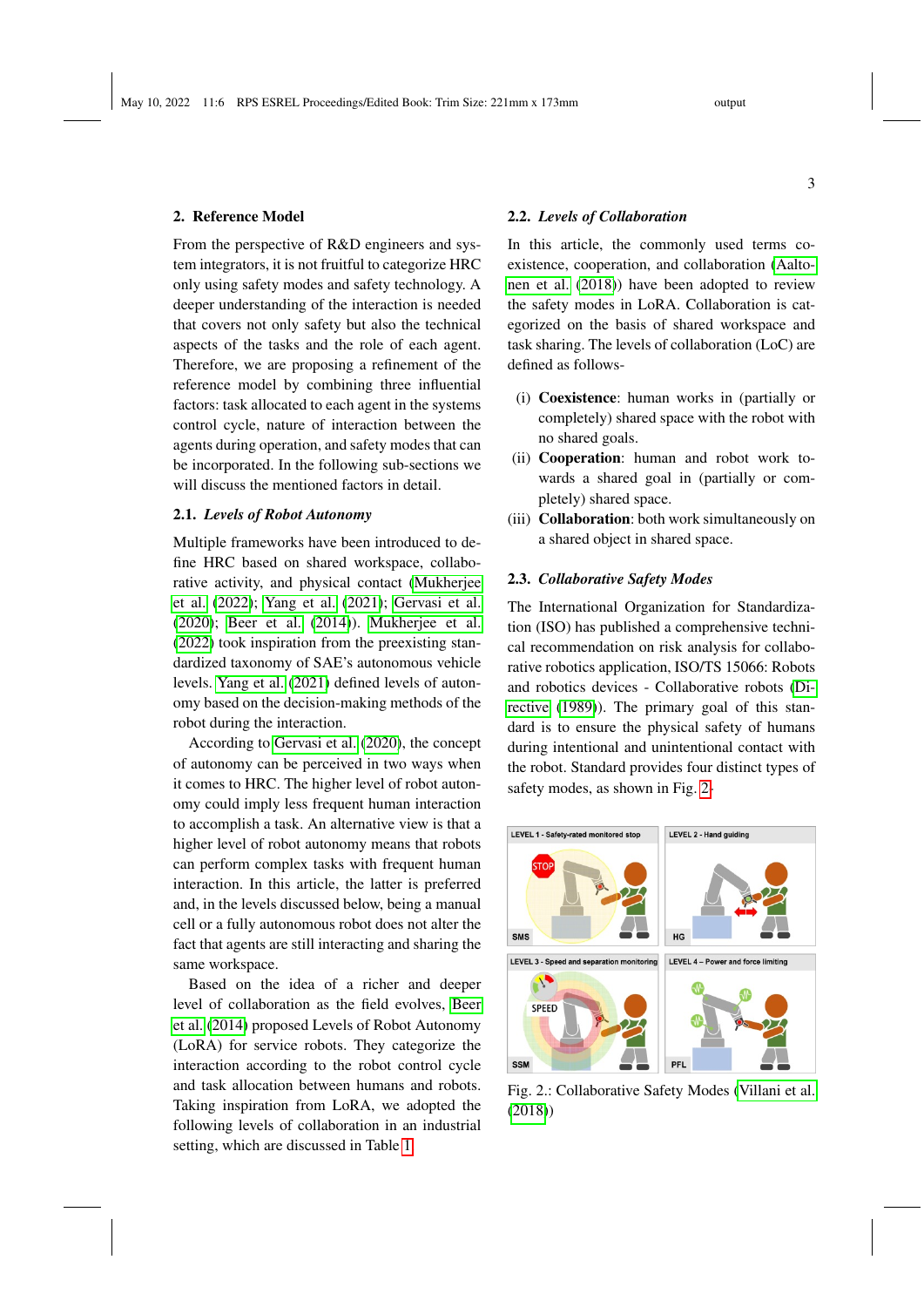<span id="page-3-0"></span>

| ٧<br>v |  |
|--------|--|
|        |  |

Table 1.: Level of Robot Autonomy [Beer et al.](#page-6-5) [\(2014\)](#page-6-5)

| Levels                           | Sense        | Plan | Act         | Description                                                                                                                                                                                                                                                                                                                                                                                          |
|----------------------------------|--------------|------|-------------|------------------------------------------------------------------------------------------------------------------------------------------------------------------------------------------------------------------------------------------------------------------------------------------------------------------------------------------------------------------------------------------------------|
| L0-Manual                        | H            | H    | H           | Human perform all aspects of the task-sensing the<br>environment, generating and implementing plans.                                                                                                                                                                                                                                                                                                 |
| L1-Teleoperation                 | H/R          | H    | H/R         | Robot remotely assist the human mainly in the action<br>implementation. In addition, robots can even help hu-<br>mans in sensing the environment and provide addi-<br>tional knowledge to assist in decision-making. How-<br>ever, planning is assigned to the human.                                                                                                                                |
| L <sub>2</sub> -Batch Processing | H/R          | H    | H/R         | Both the human and robot monitor and sense the en-<br>vironment. The human, however, determines the goals<br>and plans and robot then implements the task.                                                                                                                                                                                                                                           |
| L3-Decision Support              | H/R          | H/R  | R           | Both humans and robots sense the environment and<br>generate a task plan. However, the human chooses the<br>task plan and commands the robot to act.                                                                                                                                                                                                                                                 |
| L <sub>4</sub> -Shared Control   | H/R          | H/R  | $\mathbf R$ | The robot autonomously senses the environment, de-<br>velops plans and goals, and implements actions. How-<br>ever, the human monitors the progress of the robot and<br>may intervene and influence the robot with new goals<br>and plans if the robot has difficulty. Additionally, if<br>the robot encounters difficulties, it can ask the human<br>for assistance in setting new goals and plans. |
| L5-Executive control             | $\mathbb{R}$ | H/R  | $\mathbf R$ | Human may give an abstract high-level goal. The<br>robot autonomously senses the environment, sets the<br>plan, and implements actions.                                                                                                                                                                                                                                                              |
| L6-Full Autonomy                 | $\mathbb{R}$ | R    | R           | The robot performs all aspects of a task autonomously<br>without human intervention in sensing, planning, or<br>implementing actions.                                                                                                                                                                                                                                                                |

- (i) Safety-Rated Monitored Stop (SRMS): In this mode, Human can enter the robot workspace only when a safety-rated monitored stop is active and robot undergoes a "safe standstill". Human can perform tasks in the shared workspace but not simultaneously.
- (ii) Hand Guiding (HG): In this mode, human can physically guide the robot to teach positions. Human is allowed to enter the workspace only after SRMS and then utilize a HG device to switch the states.
- (iii) Speed and Separation Monitoring (SSM): This mode allows free movement of human in the shared workspace only given that robot adjusts its speed according to the separation between the human and the robot itself.
- (iv) Power and Force Limitation (PFL): This is the only mode that allows physical contact between robot and human while the robot is in operation. This approach limits motor power and torque to regulate the forces applied to the human through touch or collision.

These collaborative modes may be used standalone or in conjunction with other modes. [Robla-](#page-7-4)Gómez et al. [\(2017\)](#page-7-4) provides a framework for industrial safety at all levels of interaction, using control and machine learning-based methodologies, as well as the design of materials and sensors for industrial robots. [El Zaatari et al.](#page-6-8) [\(2019\)](#page-6-8) compiled various existing safety standards and EU legislation and presented scenario-based case studies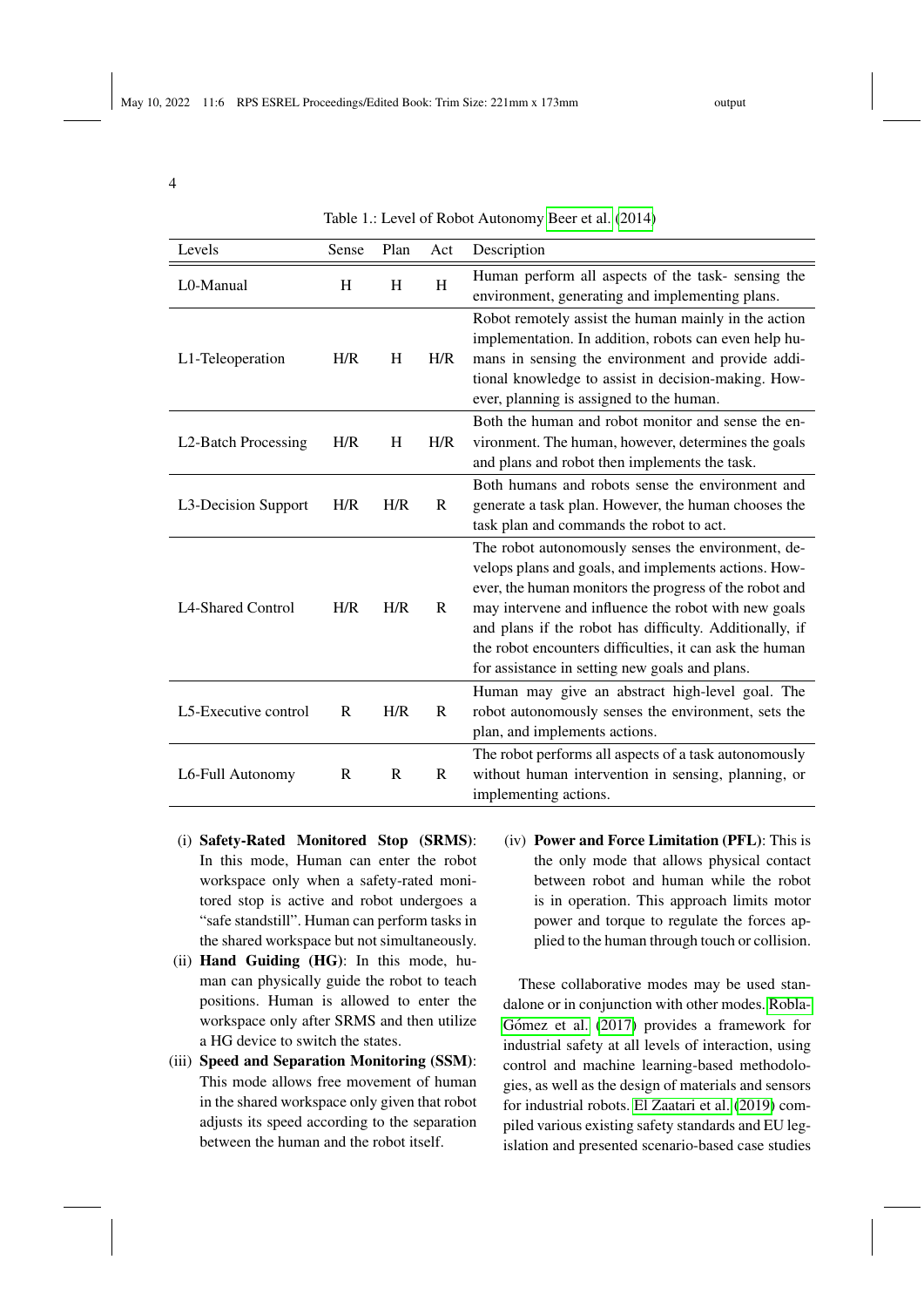based on ISO safety requirements. Similarly, a literature review on the redefining of regulatory was carried out in the context of various safety aspects [\(Martinetti et al.](#page-7-5) [\(2021\)](#page-7-5)).

However, determining which safety mode is optimal for a given level of autonomy, is challenging. The current standards and legislation do not explicitly define safety in terms of robot autonomy, level of collaboration, or prescribe which safety modes should be applied in the given application.

## <span id="page-4-0"></span>3. Safety and Productivity in HRC

In this section, we will discuss the correlation between each influential factor and present our position on the use of collaborative modes using reference cases. A brief review of the state of the art in safe HRC is presented in Table [2,](#page-5-0) in which the role of each agent and the sharing of tasks were examined to evaluate the mode of collaboration. Each LoRA has been divided into LoC.

The two basic design considerations for collaborative application in industry are the safety of the human operator and the productivity of the cell [Arents et al.](#page-6-9) [\(2021\)](#page-6-9). As the field progresses, the level of robot autonomy will increase, enabling seamless collaboration at *Level 6* with humans. The human and robot will work as a team without human interference in the robot control cycle [\(Nikolakis et al.](#page-7-6) [\(2019\)](#page-7-6), thus reducing task execution time and increasing productivity. Similar relations could be seen in the level of collaboration, as the interaction between humans and robots becomes richer the productivity of the system rises, exceeding human-human collaboration.

However, removing the human from the decision-making loop poses a serious threat to operator safety. Uncertainties in sensing the environment and robot's reactive behavior to unexpected situations [\(Guiochet et al.](#page-6-10) [\(2017\)](#page-6-10)) will be the main challenges in *L6- Full Autonomy* as the robot needs to adapt its behavior to the current human state. Likewise, a higher level of collaboration increases the likelihood of unintentional contacts.

The relationship between LoRA and LoC could be explained in terms of productivity and safety, shown in Fig. [3.](#page-4-1) As the level of robot autonomy and collaboration increases, the productivity of

the collaborative system increases (see Fig. [3a](#page-4-1)), the control over the operator's safety decreases (see Fig. [3b](#page-4-1)). *Collaboration at L6* is the most productive but the riskiest combination for the operator. Similarly, *Coexistence at L0* is the least productive but safest combination for the operator. Both combinations are highly unlikely to be used in the industry as we need to maintain compliance with safety of machinery requirements alongside required productivity.

<span id="page-4-1"></span>

Fig. 3.: Relation between influential factors, where linear scoring is used to represent the trend. As the robot autonomy and collaboration increases, (a) productivity increases and (b) safety decreases. (c) Cumulative effect shows the desirable combinations in green.

A correlation between autonomy, collaboration, productivity, and safety should be the appropriate matrix to find the optimal level for HRC. Figure [3c](#page-4-1) shows this cumulative relationship, where we can easily conclude that the extremities of the matrix with the highest and lowest level are the

5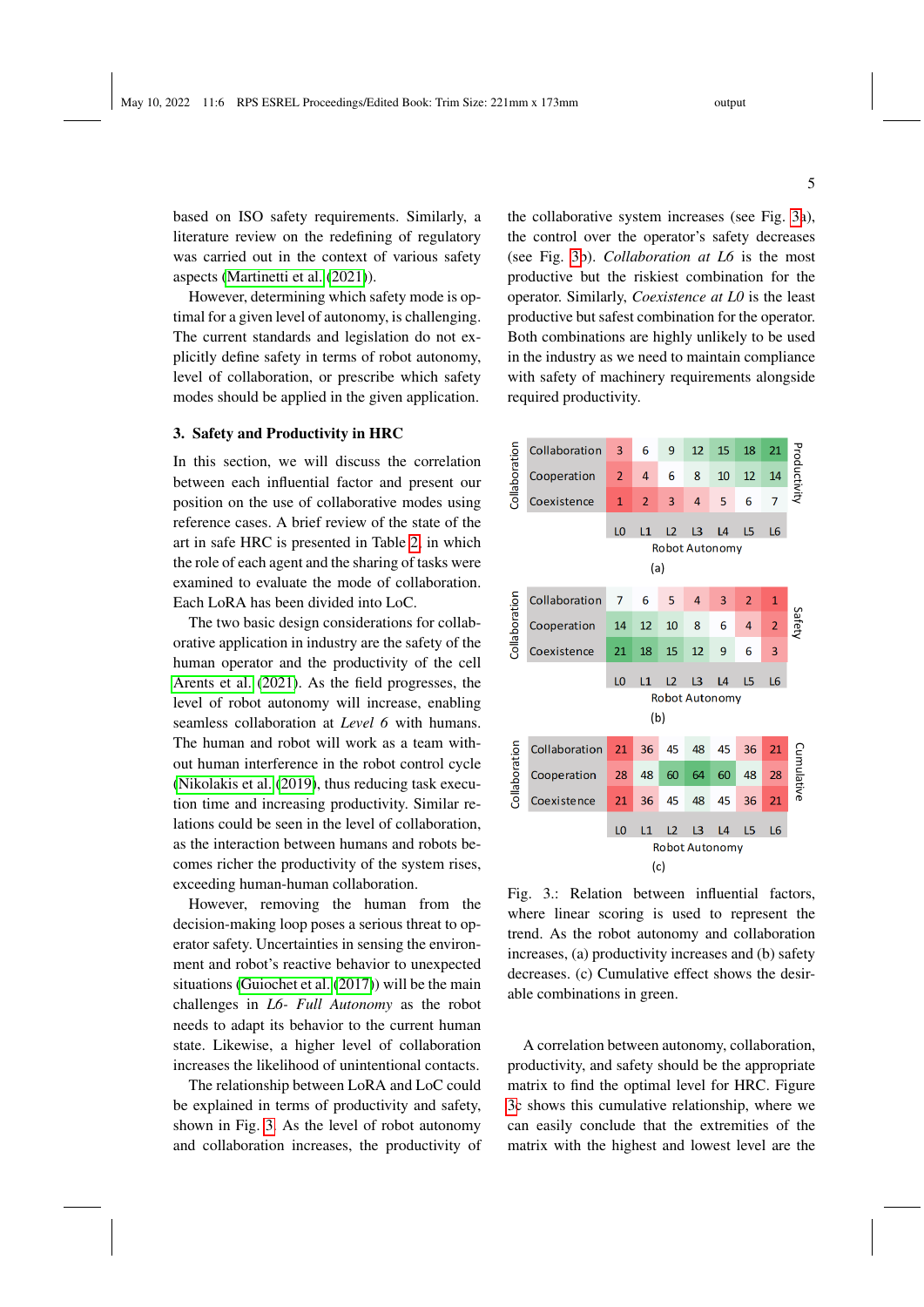<span id="page-5-0"></span>6

| LoRA           | LoC                         | Safety Mode        | References                                       |
|----------------|-----------------------------|--------------------|--------------------------------------------------|
| L <sub>0</sub> | Coexistence/<br>Cooperation | <b>SSM, SRMS</b>   | De Luca and Flacco (2012)                        |
| L1             | Coexistence                 | SRMS, SSM, PFL     | Tashtoush et al. $(2021)$ ; Iossifidis $(2014)$  |
|                | Cooperation                 | SRMS, SSM          | Vogel et al. (2020); Tashtoush et al. (2021)     |
|                | Collaboration               | SSM, HG            | Dianatfar et al. (2020)                          |
| L2             | Coexistence                 | SSM, SRMS          | Long et al. (2017); Heredia et al. (2020)        |
|                | Cooperation                 | PFL                | Aljinovic et al. (2020); Tashtoush et al. (2021) |
|                | Collaboration               | PFL                | Dombrowski et al. (2018)                         |
| L <sub>3</sub> | Coexistence                 | <b>SRMS</b>        | Ko et al. (2021)                                 |
|                | Cooperation                 | <b>SSM</b>         | Darvish et al. (2020)                            |
|                | Collaboration               | <b>PFL</b>         | Murali et al. (2020)                             |
| L4             | Coexistence                 | SSM, SRMS          | Lee et al. (2020); Pichler et al. (2017)         |
|                | Cooperation                 | SRMS, HG           | Weistroffer et al. (2014); Maurtua et al. (2017) |
|                | Collaboration               | <b>SSM</b>         | Komenda et al. (2019)                            |
| L <sub>5</sub> | Coexistence                 | SSM, HG, PFL       | Kousi et al. (2019); Iossifidis (2014)           |
|                | Cooperation                 | SSM, HG            | Peter et al. (2020); Wang et al. (2020)          |
|                | Collaboration               | SRMS, SSM, HG, PFL | Zlatanski et al. (2018); Mazhar et al. (2019)    |
| L <sub>6</sub> | Coexistence                 | <b>SSM, SRMS</b>   | Engemann et al. (2020)                           |
|                | Cooperation                 | <b>SSM</b>         | Kousi et al. (2019)                              |
|                | Collaboration               | <b>SRMS</b>        | Melchiorre et al. (2021)                         |

Table 2.: Recommended safety mode in terms of robot autonomy

least desirable combinations in the industry based on current safety standards and methodologies. Combinations with white and green boxes are the preferred levels where optimal productivity and safety is achievable through safety modes.

The use of safety modes tend to differ according to the application and the interaction between human and robot. First, *Co-existence* being the lowest level of collaboration with no shared goals should employ SRMS or SSM to ensure safety and not hinder cell productivity. Second, *Cooperation* involves sharing workspace and goals without simultaneous action. SSM should be suitable in this scenario, as the operator reaches to load the workpiece or sequentially works on it, the robot should slow down and eventually undergo standstill. SRMS would decrease the productivity of cooperation and PFL is unnecessary, as the workpiece is not shared. Lastly, the highest level *Collaboration* will involve sharing workspace with simultaneous working on the shared object. PFL

will ensure the highest level of safety at this level. It should be noted that dedicated force and torque sensors are required to enable PFL. However, certification of PFL is a tedious and error-prone process [\(Scibilia et al.](#page-7-21) [\(2021\)](#page-7-21)) and relies on biomechanical tests validation [\(Behrens et al.](#page-6-21) [\(2021\)](#page-6-21)) of force and pressure limits during collisions.

### <span id="page-5-1"></span>4. Conclusion

Recent evolution in the field of automation encourages humans to shift their roles toward collaboration and supervision, which poses major design and safety challenges. To overcome these challenges, in this paper, we have redefined a reference model in light of robot autonomy and collaboration, and reference cases are outlined for each level. Finally, the relationship between LoRA and LoC is explained in terms of safety and productivity. This relation motivates us to strive for the sweet spot somewhere in between rather than aiming for "lights out manufacturing".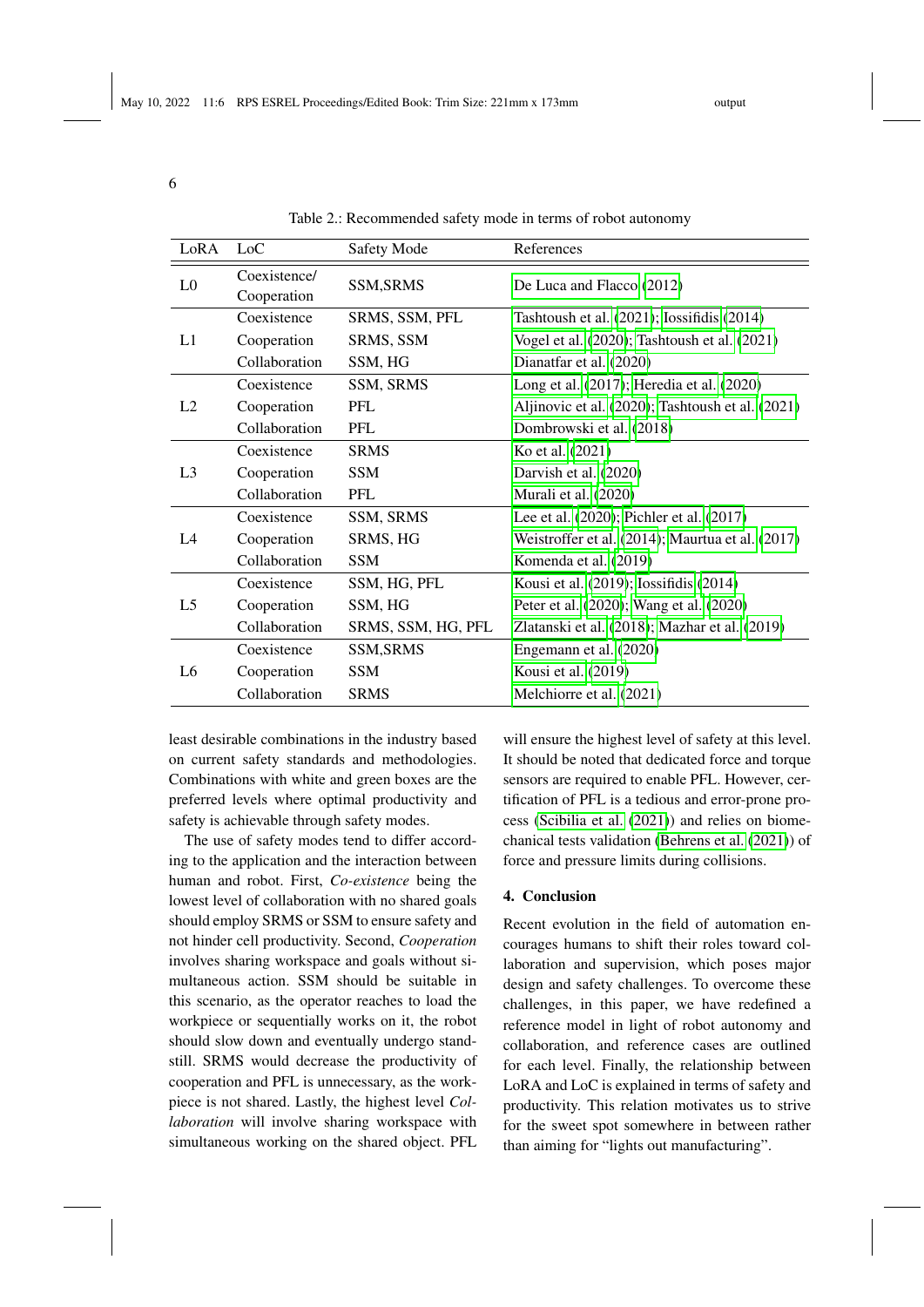Through multiple surveys and authors experience while producing this work, it can be concluded that there is a lack of understanding and clear guidance to design and deploy safe HRC applications. This highlights the pressing need for harmonized European normative related to HRC to be published, which will enable the industry to adopt new technology with confidence. In future work, we will conduct a systematic review to present clear guidance to industries willing to adopt HRC.

#### Acknowledgement

This work is supported by the CISC project, funded from the European Union's Horizon 2020 Research and Innovation Programme under the Marie Skłodowska-Curie grant agreement no. 955901.

#### References

- <span id="page-6-1"></span>Aaltonen, I. and T. Salmi (2019). Experiences and expectations of collaborative robots in industry and academia: Barriers and development needs. *Procedia Manufacturing 38*, 1151–1158.
- <span id="page-6-6"></span>Aaltonen, I., T. Salmi, and I. Marstio (2018). Refining levels of collaboration to support the design and evaluation of human-robot interaction in the manufacturing industry. *Procedia CIRP 72*, 93–98.
- <span id="page-6-15"></span>Aljinovic, A., M. Crnjac, G. Nikola, M. Mladineo, A. Basic, and V. Ivica (2020). Integration of the human-robot system in the learning factory assembly process. *Procedia Manufacturing 45*, 158–163.
- <span id="page-6-9"></span>Arents, J., V. Abolins, J. Judvaitis, O. Vismanis, A. Oraby, and K. Ozols (2021). Human–robot collaboration trends and safety aspects: A systematic review. *Journal of Sensor and Actuator Networks 10*(3), 48.
- <span id="page-6-5"></span>Beer, J. M., A. D. Fisk, and W. A. Rogers (2014). Toward a framework for levels of robot autonomy in human-robot interaction. *Journal of human-robot interaction 3*(2), 74.
- <span id="page-6-21"></span>Behrens, R., G. Pliske, M. Umbreit, S. Piatek, F. Walcher, and N. Elkmann (2021). A statistical model to determine biomechanical limits for physically safe interactions with collaborative robots. *Frontiers in robotics and AI 8*.
- <span id="page-6-3"></span>Castro, A., F. Silva, and V. Santos (2021). Trends of human-robot collaboration in industry contexts: Handover, learning, and metrics. *Sensors 21*(12), 4113.
- <span id="page-6-18"></span>Darvish, K., E. Simetti, F. Mastrogiovanni, and G. Casalino (2020). A hierarchical architecture for human–robot cooperation processes. *IEEE Transactions on Robotics 37*(2), 567–586.
- <span id="page-6-11"></span>De Luca, A. and F. Flacco (2012). Integrated control for phri: Collision avoidance, detection, reaction and collaboration. In *2012 4th IEEE RAS & EMBS International Conference on Biomedical Robotics and Biomechatronics (BioRob)*, pp. 288–295. IEEE.
- <span id="page-6-13"></span>Dianatfar, M., J. Latokartano, and M. Lanz (2020). Concept for virtual safety training system for humanrobot collaboration. *Procedia Manufacturing 51*, 54– 60.
- <span id="page-6-7"></span>Directive, C. (1989). Council directive 89/686/eec of 21 december 1989 on the approximation of the laws of the member states relating to personal protective equipment. *Official Journal L 399*(30/12), 0018– 0038.
- <span id="page-6-16"></span>Dombrowski, U., T. Stefanak, and A. Reimer (2018). Simulation of human-robot collaboration by means of power and force limiting. *Procedia Manufacturing 17*, 134–141.
- <span id="page-6-2"></span>Doyle-Kent, M. and P. Kopacek (2021). Adoption of collaborative robotics in industry 5.0. an irish industry case study. *IFAC-PapersOnLine 54*(13), 413–418.
- <span id="page-6-8"></span>El Zaatari, S., M. Marei, W. Li, and Z. Usman (2019). Cobot programming for collaborative industrial tasks: An overview. *Robotics and Autonomous Systems 116*, 162–180.
- <span id="page-6-20"></span>Engemann, H., S. Du, S. Kallweit, P. Cönen, and H. Dawar (2020). Omnivil—an autonomous mobile manipulator for flexible production. *Sensors 20*(24), 7249.
- <span id="page-6-4"></span>Gervasi, R., L. Mastrogiacomo, and F. Franceschini (2020, 5). A conceptual framework to evaluate human-robot collaboration. *International Journal of Advanced Manufacturing Technology 108*, 841–865.
- <span id="page-6-10"></span>Guiochet, J., M. Machin, and H. Waeselynck (2017). Safety-critical advanced robots: A survey. *Robotics and Autonomous Systems 94*, 43–52.
- <span id="page-6-14"></span>Heredia, J., M. A. Cabrera, J. Tirado, V. Panov, and D. Tsetserukou (2020). Cobotgear: Interaction with collaborative robots using wearable optical motion capturing systems. In *2020 IEEE 16th International Conference on Automation Science and Engineering (CASE)*, pp. 1584–1589. IEEE.
- <span id="page-6-12"></span>Iossifidis, I. (2014). Development of a haptic interface for safe human roobt collaboration. In *PECCS*, pp. 61–66.
- <span id="page-6-0"></span>Irish Manufacturing Research (2019). Cobotics Adoption Survey. [https://imr.ie/](https://imr.ie/pages/cobotics-adoption-survey/) [pages/cobotics-adoption-survey/](https://imr.ie/pages/cobotics-adoption-survey/). Accessed: 2022-03-26.
- <span id="page-6-17"></span>Ko, D., S. Lee, and J. Park (2021). A study on manufacturing facility safety system using multimedia tools for cyber physical systems. *Multimedia Tools and Applications 80*(26), 34553–34570.
- <span id="page-6-19"></span>Komenda, T., G. Reisinger, and W. Sihn (2019). A practical approach of teaching digitalization and safety